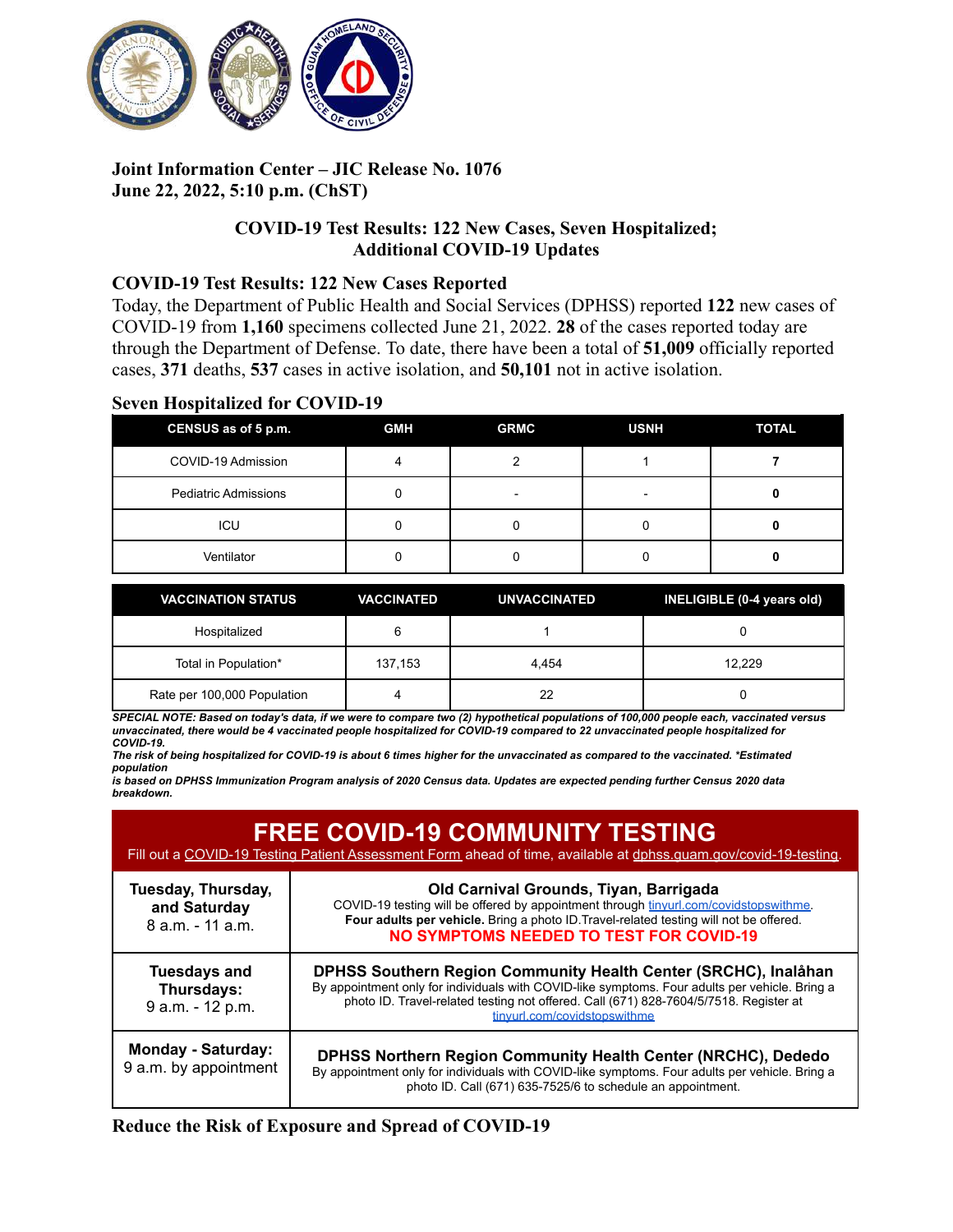● **At-risk individuals and older adults should continue wearing face masks** in confined, poorly ventilated areas. Older adults and people with serious chronic medical conditions are most at risk for serious complications and death due to COVID-19. Serious chronic medical conditions include:

| Heart disease | Obesity                                              | Chronic liver disease                      |
|---------------|------------------------------------------------------|--------------------------------------------|
| Diabetes      | Immunocompromised conditions (e.g. cancer,<br>lupus) | Neurologic/neurodevelopmental<br>condition |
| Lung disease  | Chronic renal disease                                | Current or former smoker                   |

- **[Get your COVID-19 booster doses](http://cdc.gov/coronavirus/2019-ncov/vaccines/booster-shot.html)** after the recommended time has lapsed from your vaccination series completion.
- **Look for emergency warning signs** for COVID-19 and call 911 if you have trouble breathing, persistent pain or pressure in the chest, new confusion, inability to wake or stay awake, or bluish lips or face. Individuals who are sick are advised to:
	- **Stay home, except to seek medical care**. Call ahead before visiting the clinic/doctor or pharmacy. Ask your doctor for a telehealth visit. Use a drive-through pharmacy to pick up prescription or over-the-counter medicines.
	- **Monitor for symptoms** of COVID-19 including fever, cough, and shortness of breath, fatigue, body aches, headaches, loss of taste or smell, sore throat, congestion, nausea and/or diarrhea.
	- **Get tested if you have symptoms** of COVID-19.
		- If you have symptoms, work hard to get tested for COVID-19 right away, and then speak with your physician about your treatment options.
		- While waiting for test results, you should stay away from others, including staying apart from those living in your household.
	- **Report Positive COVID-19 At-home Test Results to DPHSS** at [dphss.surveillance@dphss.guam.gov](mailto:dphss.surveillance@dphss.guam.gov).
	- **Isolate if you have tested positive for COVID-19**. While in isolation:
		- a. Eat in a separate room or area; use a separate bedroom; use a separate bathroom. If sharing a bathroom, clean and disinfect after each use.
		- b. Avoid sharing personal items dishes, cups/glasses, silverware, towels, bedding or electronics (e.g., cellphone).
		- c. Wear a face mask.
		- d. Wash your hands often using soap and water, or hand sanitizer; avoid touching your eyes, nose, or mouth with unwashed hands.
		- e. Clean and disinfect "high touch" surfaces and items every day (tables, doorknobs, light switches, handles, desks, toilets, faucets, sinks, and electronics).

# **COVID-19 Therapeutic Paxlovid**

Earlier this year, DPHSS issued a standing order for a COVID-19 therapeutic called Paxlovid. Paxlovid was given emergency use authorization (EUA) by the U.S. Food and Drug Administration (FDA) for treatment of COVID-19. Treatment is indicated for recently diagnosed COVID-19 patients with mild-moderate symptoms. If you have symptoms or test positive, ask your health care provider within five days of your first symptoms. Prescribing providers are